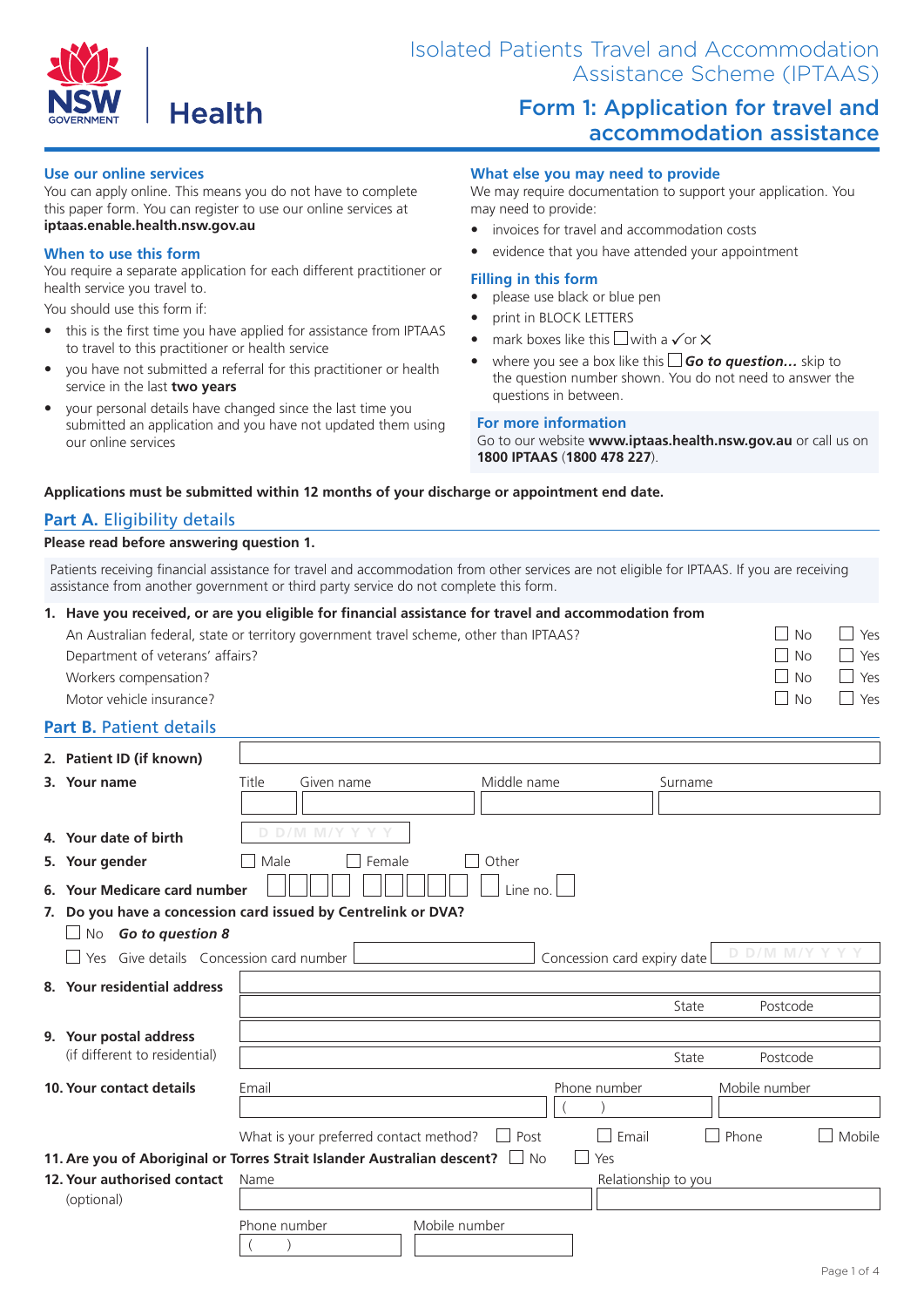# **Part C.** Referral details

# **Please read before completing Part C. Referral details.**

**Part C: Referral details** is only required if this is the first time you have applied for assistance from IPTAAS to travel to this practitioner or health service, or you have not submitted a referral to this practitioner or health service in the last two years.

If required, **Part C: Referral details** is to be completed by your referring practitioner or their authorised representative.

| 13. Referring practitioner details Full name                                                                                               |                                                    |           |            |                                | Phone number |  |  |
|--------------------------------------------------------------------------------------------------------------------------------------------|----------------------------------------------------|-----------|------------|--------------------------------|--------------|--|--|
|                                                                                                                                            |                                                    |           |            |                                |              |  |  |
| 14. Referral details                                                                                                                       | Name of practitioner or health service referred to |           |            |                                |              |  |  |
|                                                                                                                                            | Location                                           |           |            | Type of treatment referred for |              |  |  |
|                                                                                                                                            |                                                    |           |            |                                |              |  |  |
| Is the practitioner or health service the nearest to the patient's residence?                                                              |                                                    |           |            |                                |              |  |  |
| $\Box$ Yes<br>Go to question 15                                                                                                            |                                                    |           |            |                                |              |  |  |
| Give details below<br><b>No</b><br>$\overline{\phantom{a}}$                                                                                |                                                    |           |            |                                |              |  |  |
| Why was the patient not referred to the nearest practitioner or health service?                                                            |                                                    |           |            |                                |              |  |  |
|                                                                                                                                            |                                                    |           |            |                                |              |  |  |
|                                                                                                                                            |                                                    |           |            |                                |              |  |  |
| 15. Referring practitioner declaration (to be completed by the referring practitioner or their authorised representative)<br>Name          |                                                    |           | Position   |                                |              |  |  |
|                                                                                                                                            |                                                    |           |            |                                |              |  |  |
| I declare that:                                                                                                                            |                                                    |           |            |                                |              |  |  |
| the information provided in Part C of this form is complete and correct                                                                    |                                                    |           |            |                                |              |  |  |
| I understand that:                                                                                                                         |                                                    |           |            |                                |              |  |  |
| giving false or misleading information is an offence                                                                                       |                                                    |           |            |                                |              |  |  |
|                                                                                                                                            |                                                    |           |            |                                |              |  |  |
| Signature                                                                                                                                  |                                                    | Date      |            | D D/M M/Y Y Y Y                |              |  |  |
| Part D. Air travel details                                                                                                                 |                                                    |           |            |                                |              |  |  |
| Please read before answering question 16.                                                                                                  |                                                    |           |            |                                |              |  |  |
| If you need to travel by commercial air, you should get an air approval. Your practitioner or their authorised representative must contact |                                                    |           |            |                                |              |  |  |
| IPTAAS to get an air approval. You will only get an air approval if you meet the air approval criteria.                                    |                                                    |           |            |                                |              |  |  |
| 16. What is your air approval code?                                                                                                        |                                                    |           |            |                                |              |  |  |
| <b>Part E. Treatment details</b>                                                                                                           |                                                    |           |            |                                |              |  |  |
| 17. What type of treatment did you travel for? (Select one and answer applicable questions)                                                |                                                    |           |            |                                |              |  |  |
| <b>Specialist</b>                                                                                                                          |                                                    |           |            |                                |              |  |  |
| Was your treatment part of a clinical trial?                                                                                               |                                                    | No        | Yes        |                                |              |  |  |
| Was your travel for health screening?                                                                                                      |                                                    | <b>No</b> | Yes        |                                |              |  |  |
| <b>Allied Health</b>                                                                                                                       |                                                    |           |            |                                |              |  |  |
| <b>Dental</b>                                                                                                                              |                                                    |           |            |                                |              |  |  |
| Do you have a cleft palate?                                                                                                                |                                                    | No        | Yes        |                                |              |  |  |
| Did you have surgery under general anesthesia?                                                                                             |                                                    | $\Box$ No | $\Box$ Yes |                                |              |  |  |
| Prosthetic/Orthotic                                                                                                                        |                                                    |           |            |                                |              |  |  |
| Did you travel to a public hospital or public clinic?                                                                                      |                                                    | $\Box$ No | $\Box$ Yes |                                |              |  |  |
|                                                                                                                                            |                                                    |           |            |                                |              |  |  |
|                                                                                                                                            |                                                    |           |            |                                |              |  |  |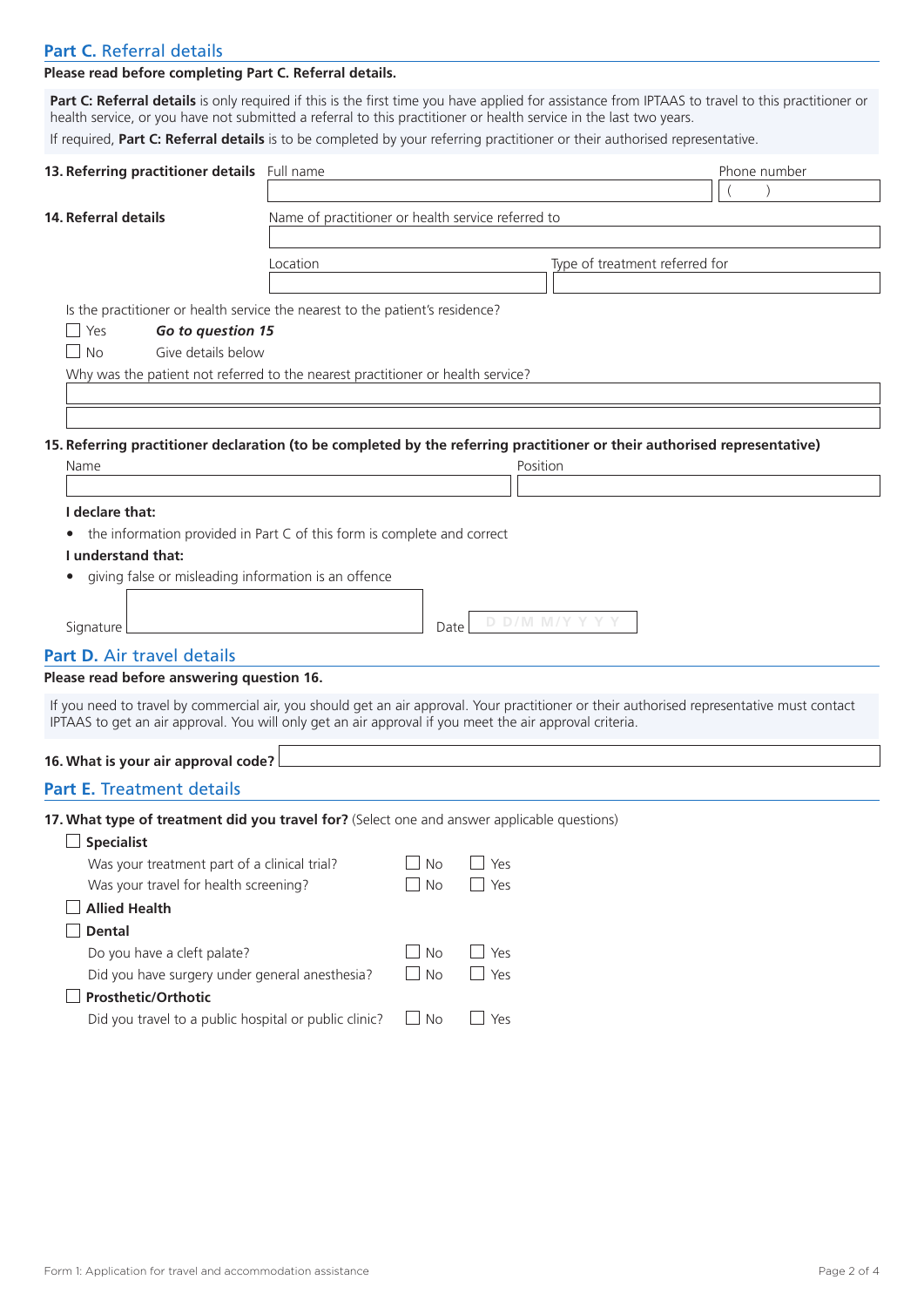| <b>18. Treatment details</b>                                                                                      |                                                                                             | Name of specialist, allied health clinic, dentist or prosthetist/orthotist                                                       |                                                     | Phone number                 |  |  |  |
|-------------------------------------------------------------------------------------------------------------------|---------------------------------------------------------------------------------------------|----------------------------------------------------------------------------------------------------------------------------------|-----------------------------------------------------|------------------------------|--|--|--|
|                                                                                                                   | Medicare provider number (not applicable to allied health or prosthetic/orthotic treatment) |                                                                                                                                  |                                                     |                              |  |  |  |
| OPTIONAL: AHPRA registration number (if known) (not applicable to allied health or prosthetic/orthotic treatment) |                                                                                             |                                                                                                                                  |                                                     |                              |  |  |  |
|                                                                                                                   | Treatment address                                                                           |                                                                                                                                  |                                                     |                              |  |  |  |
|                                                                                                                   |                                                                                             |                                                                                                                                  | State                                               | Postcode                     |  |  |  |
| 19. Were you hospitalised?                                                                                        |                                                                                             |                                                                                                                                  |                                                     |                              |  |  |  |
| Yes Give details                                                                                                  |                                                                                             | Admission date<br>D D/M M/Y Y                                                                                                    | Discharge date<br>D D/M M/Y Y Y                     |                              |  |  |  |
| No                                                                                                                | If no, what was your appointment date?                                                      | Start date<br>D D/M M/Y Y                                                                                                        | End date (if different to start)<br>D D/M M/Y Y Y Y |                              |  |  |  |
| <b>No</b>                                                                                                         | 20. Did you need to stay before or after the hospitalisation or appointment dates?          |                                                                                                                                  |                                                     |                              |  |  |  |
|                                                                                                                   | Go to question 21                                                                           |                                                                                                                                  |                                                     |                              |  |  |  |
| Give details<br>Yes                                                                                               | Please read before completing question 21.                                                  | nights before and/or                                                                                                             | nights after                                        |                              |  |  |  |
| your appointment/hospitalisation dates.                                                                           |                                                                                             | Question 21: Practitioner or health service declaration is optional unless you are staying more than two nights before or after  |                                                     |                              |  |  |  |
| service, or their authorised representative.                                                                      |                                                                                             | If completed, Question 21: Practitioner or health service declaration is to be completed by your treating practitioner or health |                                                     |                              |  |  |  |
|                                                                                                                   |                                                                                             | 21. Practitioner or health service declaration (to be completed by the treating practitioner, health service or their authorised |                                                     |                              |  |  |  |
| Name                                                                                                              | representative)<br>Position                                                                 |                                                                                                                                  |                                                     |                              |  |  |  |
| I declare that:                                                                                                   |                                                                                             |                                                                                                                                  |                                                     |                              |  |  |  |
|                                                                                                                   | the information provided in Part E of this form is complete and correct                     |                                                                                                                                  |                                                     |                              |  |  |  |
| I understand that:                                                                                                |                                                                                             |                                                                                                                                  |                                                     |                              |  |  |  |
| ٠                                                                                                                 | giving false or misleading information is an offence                                        |                                                                                                                                  |                                                     |                              |  |  |  |
| Signature                                                                                                         |                                                                                             | D D/M M/Y Y Y<br>Date                                                                                                            |                                                     |                              |  |  |  |
| Part F. Payment details                                                                                           |                                                                                             |                                                                                                                                  |                                                     |                              |  |  |  |
| 22. Your bank account details                                                                                     |                                                                                             |                                                                                                                                  |                                                     |                              |  |  |  |
| Account name                                                                                                      |                                                                                             |                                                                                                                                  |                                                     |                              |  |  |  |
|                                                                                                                   |                                                                                             |                                                                                                                                  |                                                     |                              |  |  |  |
| <b>BSB</b> number                                                                                                 | Account number                                                                              |                                                                                                                                  |                                                     |                              |  |  |  |
|                                                                                                                   | 23. Would you like a third party organisation to receive part of your subsidy?              |                                                                                                                                  |                                                     |                              |  |  |  |
| <b>No</b><br>Go to question 24                                                                                    |                                                                                             |                                                                                                                                  |                                                     |                              |  |  |  |
| Give details below<br>Yes                                                                                         |                                                                                             |                                                                                                                                  |                                                     |                              |  |  |  |
|                                                                                                                   | What part of your subsidy would you like the third party organisation to receive?           |                                                                                                                                  | Travel                                              | Accommodation<br><b>Both</b> |  |  |  |
| Third party organisation details                                                                                  |                                                                                             |                                                                                                                                  |                                                     |                              |  |  |  |
| Name                                                                                                              |                                                                                             |                                                                                                                                  |                                                     | Phone number                 |  |  |  |
|                                                                                                                   |                                                                                             |                                                                                                                                  |                                                     |                              |  |  |  |
| ABN                                                                                                               |                                                                                             |                                                                                                                                  |                                                     | Supplier number (if known)   |  |  |  |
|                                                                                                                   |                                                                                             |                                                                                                                                  |                                                     |                              |  |  |  |